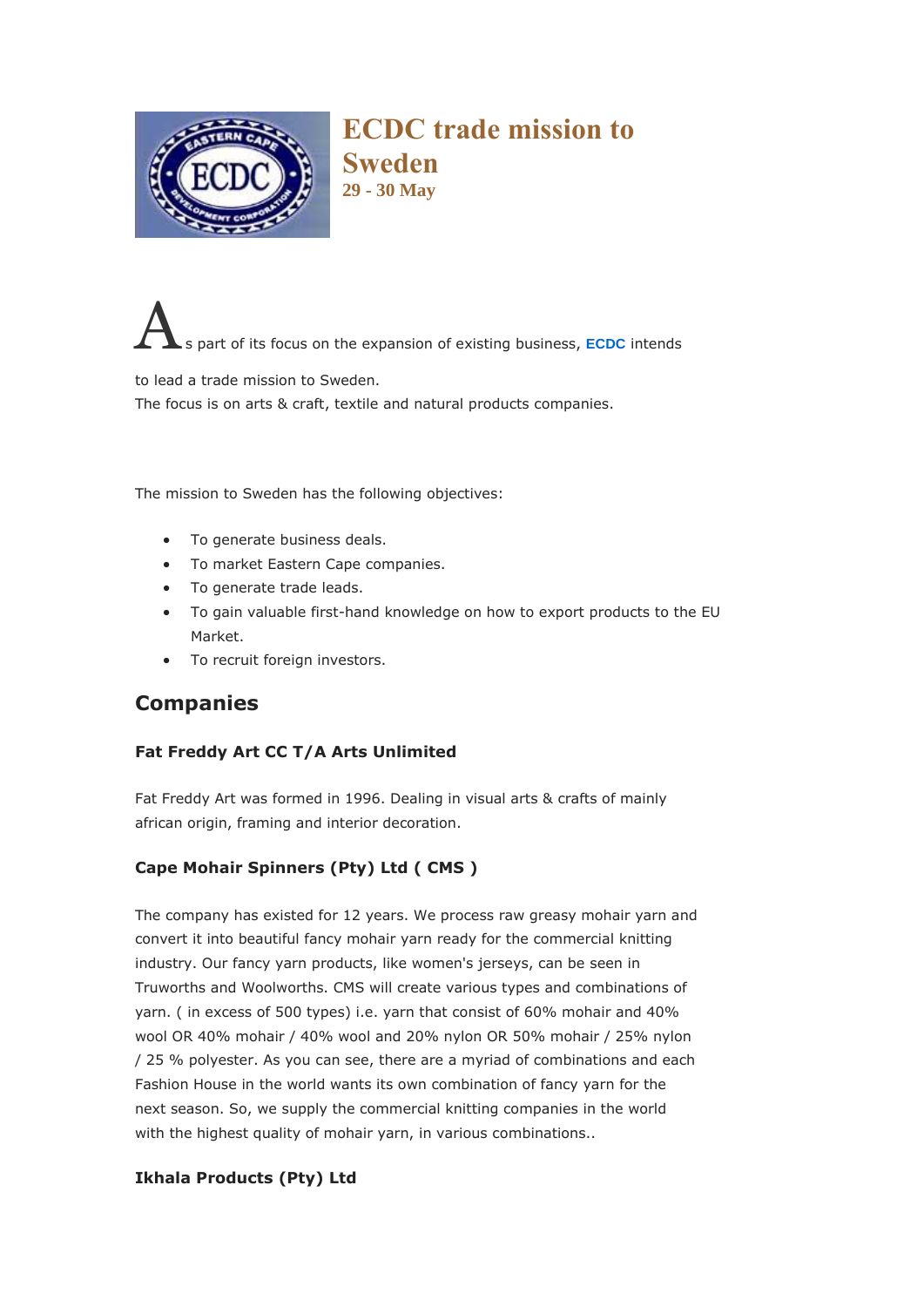The business was established in 2002. Production of a range of 8 aloe-based Men's Grooming Products for the international market. Also production of a range of raw Aloe materials and Juice for local and export consumption.

Our Products:

1. Aloe raw materials: Lump, Crystals, Bitter Powder, Bitters, Leaf Powders, Gel, Fillets (Gel and Fillets not for export)

2. Aloe Juice

3. Cosmetic products: Face Wash, Facial Scrub, Moisturizer, Shaving Gel, Shower Gel, Hair Gel, Hair Gel with Protein, Eye Cream

#### **Momento's of Africa**

Our business was established in 1994. Originally retailers of African artifacts, the manufacturing side grew to become the predominant part of the business. We manufacture fine kid mohair goods including: blankets and throws, scarves, shawls and capes, fashion outerwear. Our goods are high end, hand made, with our throws being considered the best in the world. A specific case is where we have created BabyMoUSA which distributes our products through the USA.

### **The Rainbow Hut Colour Corporation CC**

Our business was established in 1999. Rainbow Hut Manufactures and export educational children's products. The main product is Roll-On paints that is very popular with schools, and as stationary and gifts. Our paint is extremely popular in Europe and Scandanavia. It encourages creativity, but offers a "clean" painting experience. Therefore is popular with children as well as parents and teachers!

Our product is unique and is the only product that was tested by the famous educational institution CEGO (centrum vir evarings gerigde onderwijs) in Belgium. They also have their mark of approval on the label of our product indicating that it is educational and durable!

### **Valor Fruit Processors (Pty) Ltd**

Our business was established in 1946. We are manufacturers of fruit concentrates, comminutes, juices and essential oils. Cold pressed & hot pressed oils/esters; 65°Brix concentrates (FCOJ); 400-500gpl lemon concentrates; Orange & lemon comminutes to specification; Nectar concentrates (1+4 etc.); 100% Fruit juice concentrates; Cordials/squashes (1+10); Dairy blends; yoghurt bases.

| <b>Company contact details</b> |                                  |                             |                |  |
|--------------------------------|----------------------------------|-----------------------------|----------------|--|
| <b>Company Name</b>            | <b>Contact person and e-mail</b> | <b>Sector &amp; Product</b> | <b>Current</b> |  |